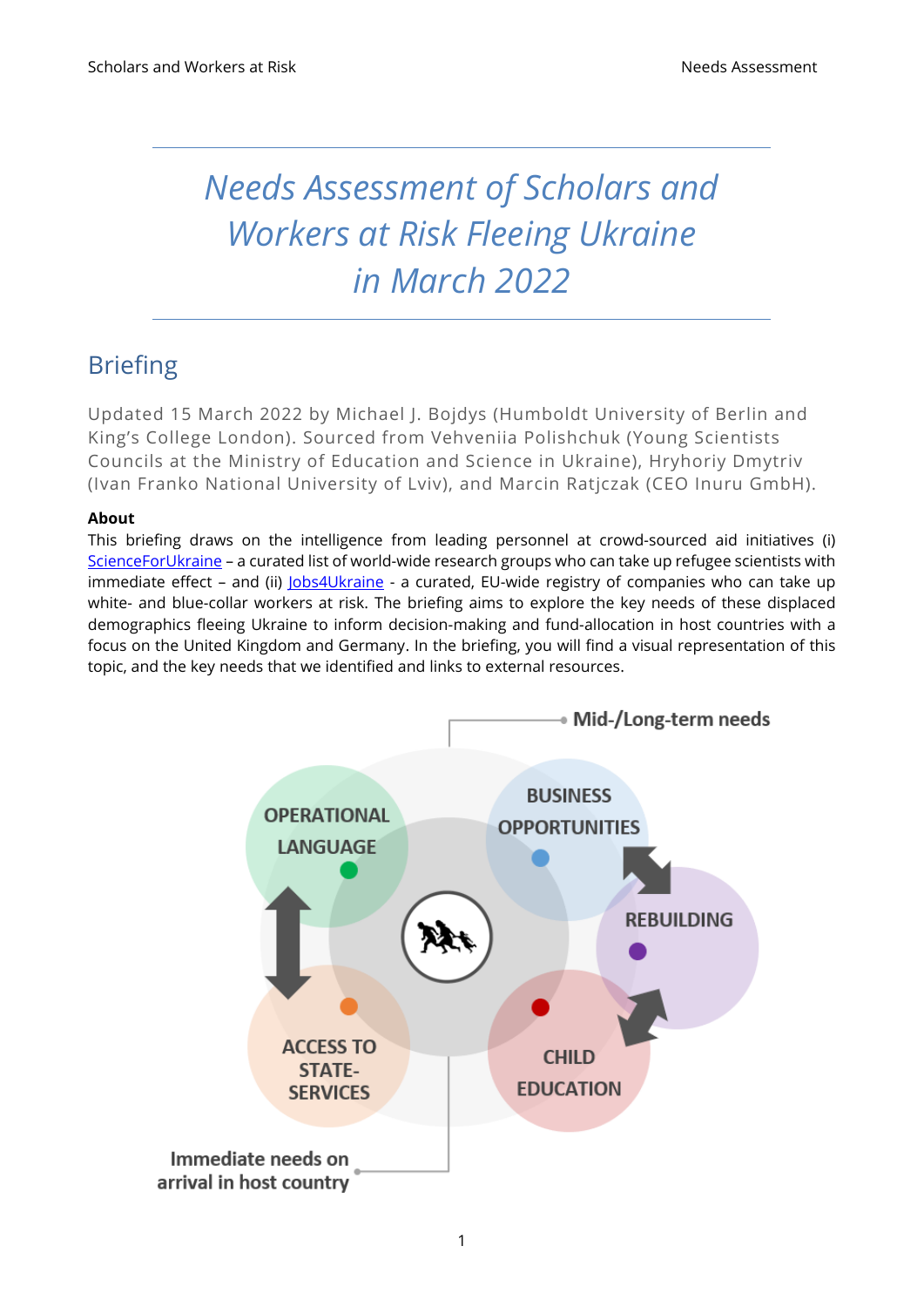#### Sampled Demographic

According to the Ministry of Education and Science in Ukraine, approx. 6300 scientists moved abroad in the first 19 days of war, and 20% of them likely will stay abroad forever.

Key needs were identified on the basis of ad hoc interviews with no defined set of questions with a non-representative sample of < 50 respondents applying via the crowd-sourced ScienceForUkraine and Jobs4Ukraine platforms. Interviewees are predominantly female (> 80%) and in the age group 20 to 55. Applicants via ScienceForUkraine have a high school diploma (100%), a bachelor degree or equivalent (70%), a master degree of equivalent (> 60%), a doctoral degree (30%). Applicants via Jobs4Ukraine have a high school diploma (> 80%).

# **KEY NEEDS (IMMEDIATE ON ARRIVAL IN HOST COUNTRY)**

# Operational Language

Most young (< 40 years) scientists and skilled workers have a good to excellent **command of English** (B2 and above). Age groups 40+ will generally fall below English proficiency of B2 level.

**German language proficiency** is sparser (approx. < 10% of the demographic) and shows an inverse age dependence (with age groups 40+ being more proficient in German than the age group < 40).

Learning **English as an operational language** for basic communication and access to services is a **need-priority**. In the German context, English will work as an operational language only in most large (and demographically young) urban settings, and a need for operational German language skills was identified.

#### Access to State-Services

Respondents from the entire sampled demographic voiced the need for **operational access to health services, job centres, and schools**. A majority (> 80%) of the sampled demographic are women with an average of 2 children per family.

# Child Education

A majority (> 80%) of the sampled demographic are **women with an average of 2 children per family**. There is a need for continuous school education for children and teenagers in this demographic to ensure that children experience no competitive disadvantages moving further into and out of the crisis.

#### Business Opportunities

Respondents from the sampled demographic voiced the need for **job opportunities and networking opportunities**. Many are hopeful that they can implement their experiences with "Western" officials, with businesses, and with newly established networks to improve their immediate situation and – moving beyond the crisis – in rebuilding their country. In the academic context, scholars at risk need immediate, **individual scholarship**. In the mid- to long-term, they wish to re-establish contacts with their home-institutions and support the rebuilding effort – this will necessitate **consortia funding opportunities** that incorporate Ukrainian institutions.

# **KEY NEEDS (MID-/LONG-TERM)**

# Rebuilding

Respondents from scholars at risk expressed the wish to **restore universities, research centres** in their home-country. Respondents from workers at risk wish to **restore their businesses**.

Respondents from both groups (scholars and workers) think that this crisis can be a **chance to make education, research, and business systems more efficient and modern** in Ukraine moving beyond the crisis. Expectations are that the immediate crisis will persist half a year to a year – maybe longer.